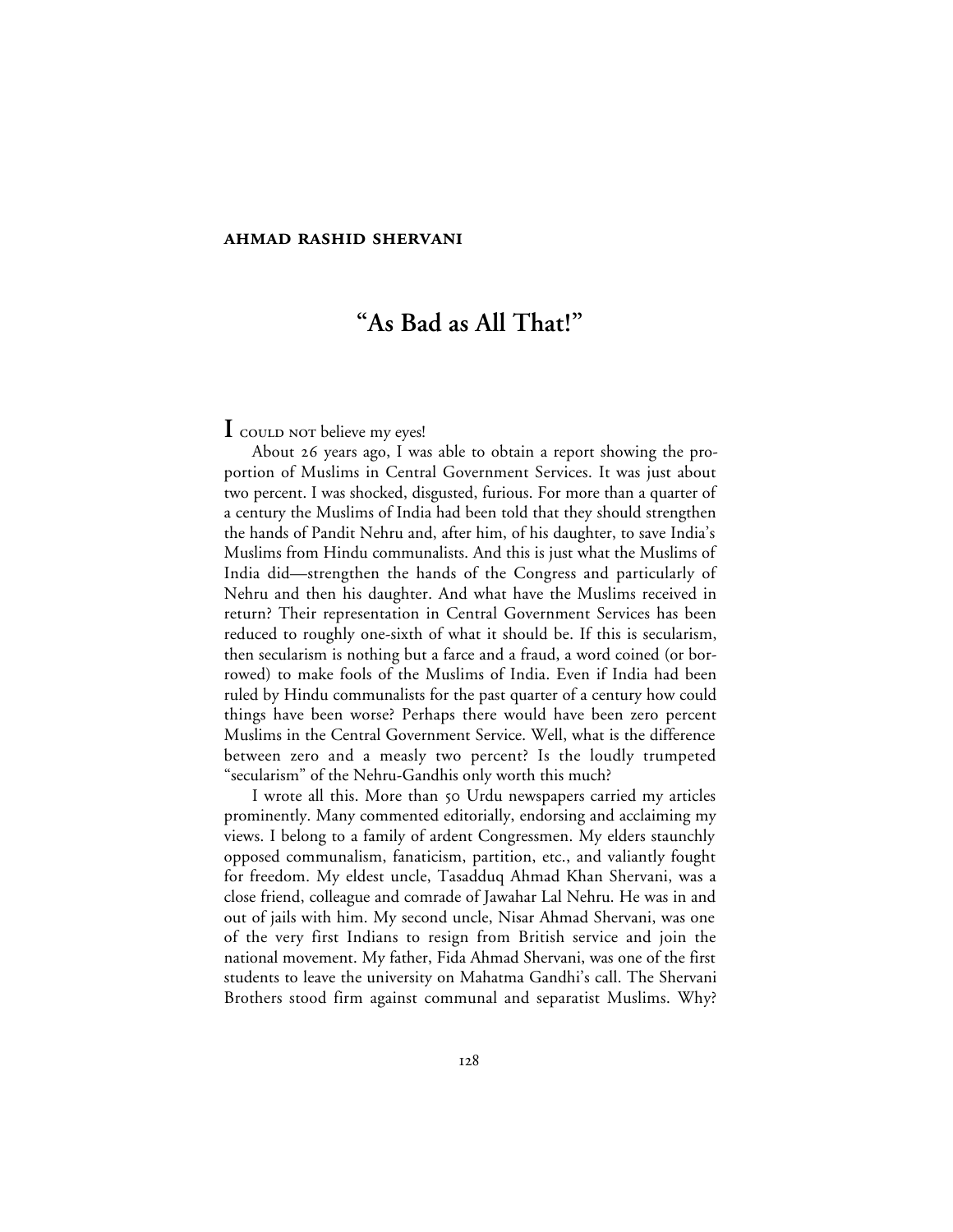Because they had faith in India, in the Congress, in Gandhiji and in Jawaharlalji. They believed that we, the Indian Muslims, belong to India and that India belongs to us. And this is what we have received from those we thought were our friends and leaders!

Such strong condemnation by someone from this kind of stock could not be ignored. I could not be brushed aside as just one more Muslim fanatic, probably in the pay of Pakistan. They had to contend with me. I got a call from the Prime Minister's house. I went. She understands and shares my concern at the dwindling number of Muslims in government service, she said.

I lost my temper at what I thought was sheer hypocrisy. This lady's father and now she have ruled India for over a quarter of a century, and mainly because of Muslim votes. During this period the proportion of Muslims in government service has been decreasing rapidly right under their noses. Could this happen unless the father and the daughter wanted it to happen? Certainly not, thought I. And this lady has the nerve to sit calmly and tell me that she "shares my concern!" Is she mocking me or what?

I said this in so many words. Your father and now you have continued telling Muslims that you are our friends, protectors and benefactors. Like fools, the Muslims have believed all this and blindly voted for you, keeping you in power. And, in return, you have both been easing the Muslims out of government service. And, to top it all, you say you fully share my concern!

#### **The Main Reason**

But you are ignoring the reason, she said. What reason can there be, I asked, except that Muslims were discriminated against, cheated out of their fair share, and all under the guise of what is called secularism? Madame Gandhi was calm. You have a right to blame us but not entirely, she said. The main reason is that Muslims are lagging behind badly in education. I became even more angry. 'Użr-e gunāh bad-tar az gunaā, I said. Excuse for a sin is worse than the sin. It is bad enough that you have reduced the Muslims to virtually zero in government services. Why add insult to injury by blaming the Muslims themselves for it?

But it's true, she said, not so calmly. Among those graduating in India the number of Muslims is just about two percent. So how can more than two percent of the Muslims enter government service. You're only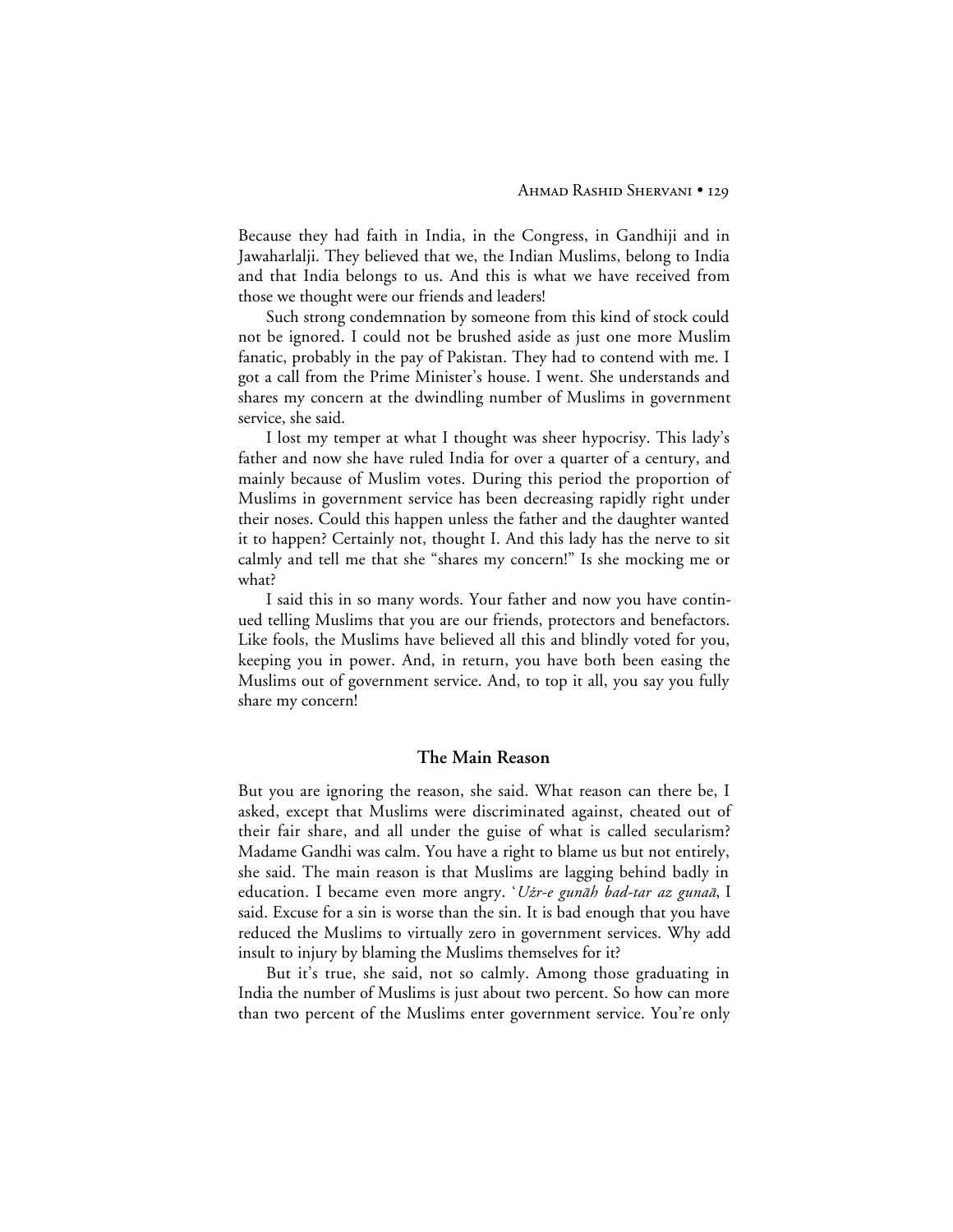looking at the effect of the lack of educational achievement among Muslims and getting upset about it. I understand your being upset. But why are you ignoring the cause? Unless and until the cause is removed, the malady cannot be cured, she said. I do not believe it, I replied. You will when you see the facts, she said tersely, and gave me some papers.

I started looking at these papers. The number of Muslims among those graduating from one university after another was just one percent here, two percent there. If it was more than two percent at one school, it was less than one percent somewhere else. The average was between one and two percent. I could not believe my eyes. I got up, made a sign of  $\bar{a}d\bar{a}b$  to the lady and slipped out, still looking at the papers she had given me. My head was going round and round. I tottered out, clutching a chair here or a door there for support.

The next day I went straight to the office of the Central Board of Secondary Education. After some persuasion (and, needless to say, some name-dropping) the officer allowed me to go through five volumes, of about 300 pages each, containing the results of approximately 70 thousand students who had taken the secondary or Class X board examination. In five days I only counted about 1,200 Muslims. Even at the Class X examination level this was the situation. How could the situation be better than this at the graduation level? Or in government services?

I went to Madame Gandhi again. I have come to apologize, I said rather sheepishly. What for? I was rude to you last time, I said. Oh were you really, she said, I didn't notice. I told her that I had examined the figures on the number of Muslims among graduates, and then I had gone to the CBSE office and counted all the Muslims who had taken the last Class X board examination in the whole territory of Delhi. How many? Only 1,200. Out of? About 70,000. Just about 1.7 percent? Yes, just about. And what is the ratio of Muslims in the population of Delhi? About 8.5 percent. And 1.7 percent is one-fifth of 8.5 percent. Yes. Awful, isn't it? Much worse than awful, it's pathetic, miserable, wretched, disgusting. I told her of my resolve to do something. She gave me valuable suggestions and assured me of her help whenever I needed it. This is how I started doing the work I have been doing ever since.

## **How Did it Happen?**

Now, every Nathoo, Buddhoo and Khaira (Tom, Dick and Harry) knows and says that Indian Muslims are lagging badly behind others in educa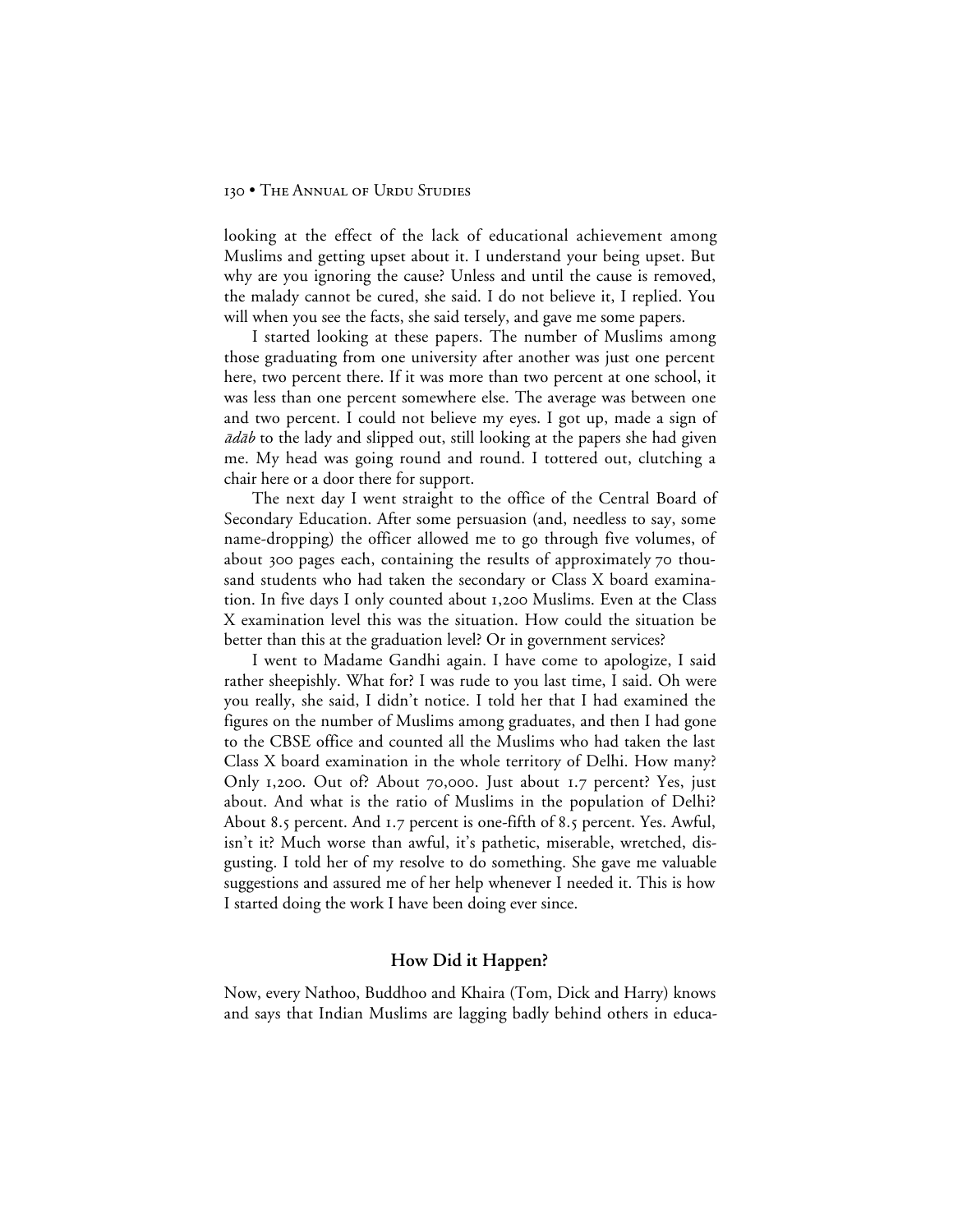tion. Then, hardly anyone had an inkling. When I said that there was one and only one problem among Muslims and that was their lack of education, everyone looked at me with surprise, thinking that I was mad or something. However, the facts were too glaring. Even the so-called leaders of the *millat* could not shut their eyes to the facts.

The extent of the problem differed from place to place and from one level of education to another. For instance, in some areas of Uttar Pradesh I found that Muslims were only lagging about two or three times behind others at the primary or Class V level. At the middle or junior high school or Class VIII level they were three or four times behind. Then at the high school, secondary or Class X level, Muslims fell about five times behind others. Finally, at the higher secondary or intermediate or Class XII level, the extent of the problem was about six times. Naturally at the graduation level Muslims would be about seven times behind others.

Similarly, there were variations from state to state. For instance, at the Class X level in Uttar Pradesh Muslims appeared to be about five times behind others, while in Bihar and Madhya Pradesh Muslims appeared to be only about three times behind. In Rajasthan, Haryana and West Bengal, Muslims seemed to be more than ten times behind others and in North India about six times behind. Obviously, the Class X board examination is also called the "entrance" examination. That is, one may enter the field of higher education only after passing the "entrance." So, if a community is lagging six times behind others at the "entrance" level it is more than likely that it will lag more (not less) than six times behind at higher levels of education. How did this happen? Who is to blame for it? These questions are often asked. Here is what I feel.

I sat for the high school board examination in 1947, just a few months before the partition took place. In that year about 350 thousand students from what is now called North India sat for the examination. Out of these, about 35 thousand, or ten percent, were Muslims. The proportion of Muslims in the total population in this area was roughly 13.5 percent.

So, Muslims were slightly behind others in education at this level in 1947. Instead of 13.5 percent they were only 10 percent. Then what happened? During the first decade after independence there was an increased interest in education. The total number of students sitting for the Class X examination doubled to about 700 thousand. The number of Muslims also increased, but only from 35 thousand to about 42 thousand. So, the percentage of Muslims actually fell from ten to only six percent. During the second decade the total number of students taking the examination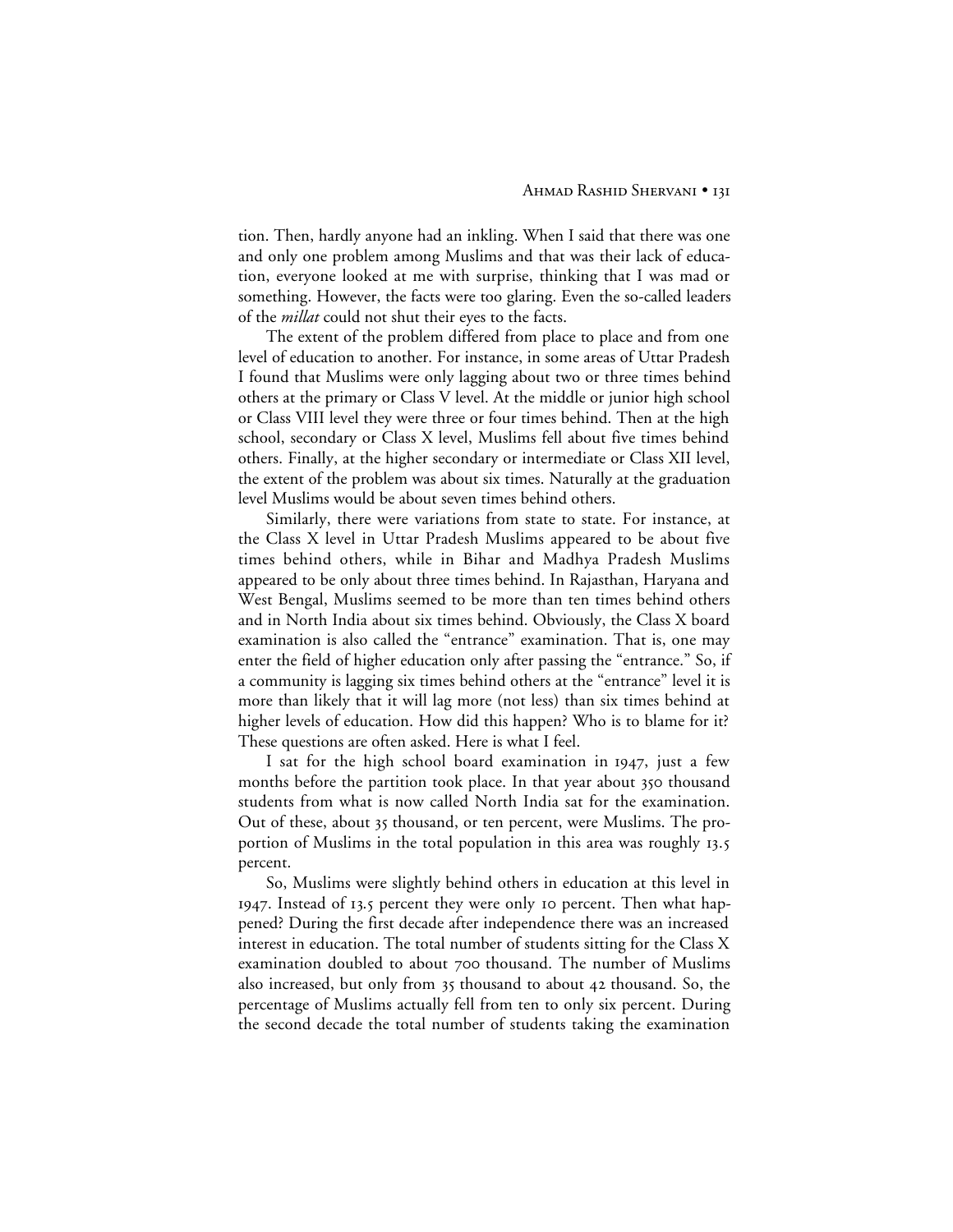increased to about 1.25 million, while the number of Muslims decreased to about 40 thousand, just 3.2 percent of the total. In the third decade, the total number surpassed two million but the number of Muslims was lingering somewhere around  $45$  thousand, just 2.25 percent of the total. This was the situation when I became aware of the problem.

During the fourth decade Muslims just managed to keep pace with the others. They did not slide further down nor did they go forward. Finally, during the fifth decade after independence Muslims began to inch forward just a bit. The present position is that out of all the students taking the matriculation examination in North India, roughly 2.5 percent are Muslims. Based on their proportion in the population, now about percent, this means that Muslims are still five to six times behind others at this crucial level. Till 1976, Muslims were sliding down the slope, year after year. Then they put a stop to that and started climbing up, though not very noticeably.

But *why* did Muslims slide downward from 1947 to 1976? Why, for more than thirty years, did Muslims not come forward in education at the same speed as others? Many so-called Muslim leaders blame the government for this problem along with all the other problems faced by Indian Muslims. I will not argue this point with them. I will only say that these very "Muslim leaders" have continued shouting from the housetops that the Muslim vote in India is decisive in each and every election. So, whichever Government comes to power in India is put there by the Muslims themselves. If that Government, or all those Governments, push the Muslims back, then the Muslims themselves are to blame. Are they not?

In the various seminars and meetings held on this subject, some *pundits* of the government have tried to put the blame on the Muslim community, and more particularly on the "Muslim leadership," for this sad plight. To them I have said that in the first three decades of India's independence the only "leaders of the Muslims" I have known are Mr. Jawahar Lal Nehru and Madame Indira Gandhi, because Muslims always voted for one of them and for whomever either of them wanted the Muslims to vote for. So, if the Muslims suffered because of "bad leadership," we know who the "bad leaders" were, first the father and then the daughter. This silenced the *pundits*. They had to look the other way, pretending not to hear what I said so loudly and so clearly.

Nevertheless, I consider this argument useless and meaningless. When I am talking to Muslims I say: "You have suffered, your children have suffered, and no matter who else may be responsible, you are undoubtedly also guilty. You should have seen to it that your children did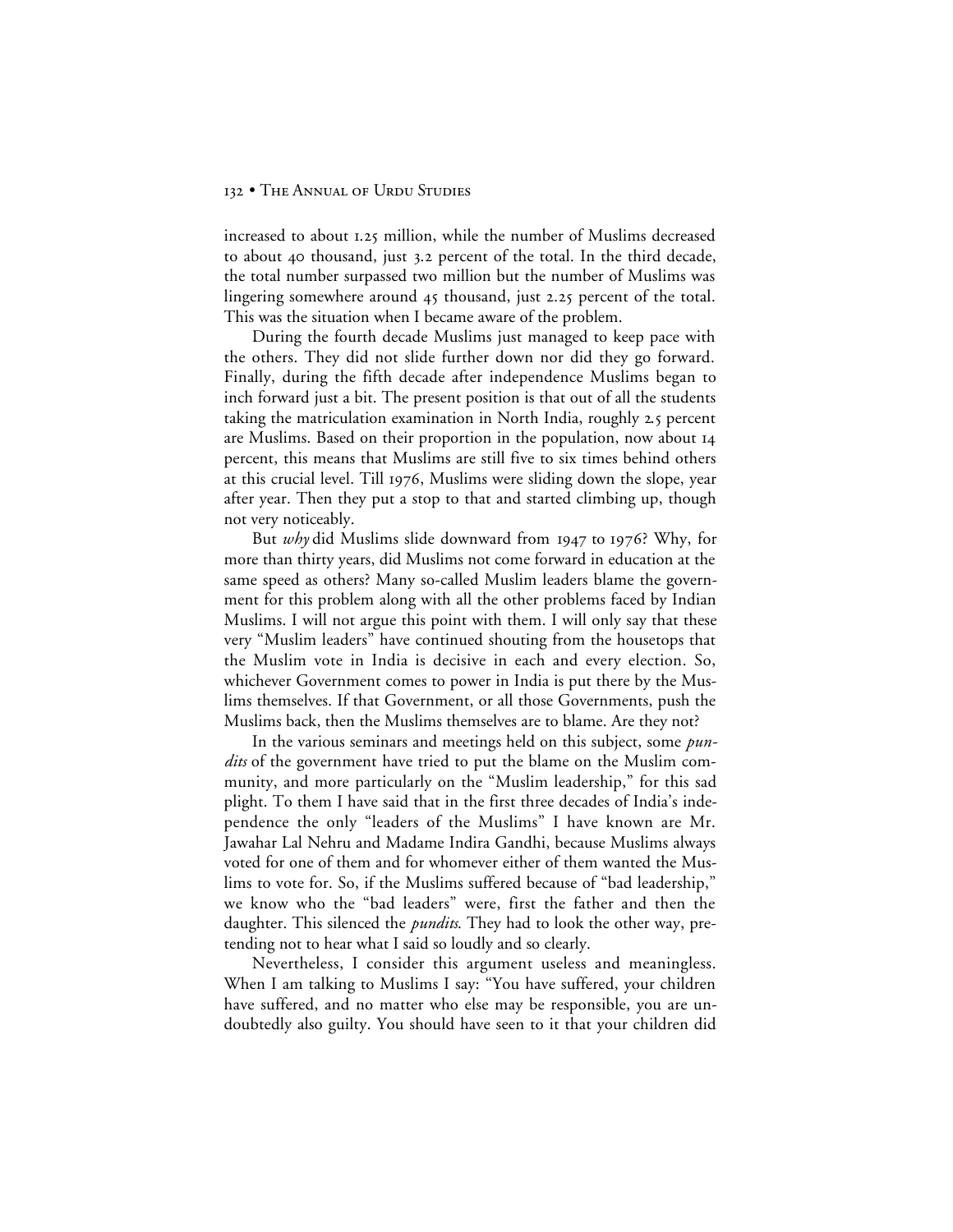not lag behind in education. If you did not, it is your own fault. What will be gained from blaming others?"

And when I talk to the minions of the government I say that it is, and has always been, the duty of the secular government to ensure that no part of the great Indian nation lags behind in education. The Muslims of India are an integral part of this nation, a large and important part of it. If such a large, integral and important part of this nation has lagged behind so badly in education, how can the national leaders and the secular government of India be free from blame? They are guilty, totally guilty.

However, instead of getting bogged down in a useless and meaningless argument about who is to blame and how much, I have tried to do something to remedy the situation, to take Muslims forward in education.

## **What Did I Do?**

First of all, the resources. Not a lot, but I did need some money. I told Mr. Mustafa Rashid Shervani, industrialist and philanthropist, what I had found out and what I wanted to do about it. Go right ahead, he said, take as much money as you need. Next, the information. I started collecting the Class X examination results from the Muslim high schools in North India. I wrote asking each principal to complete a simple one-page form, and in exchange I agreed to send prizes for the best students. In this way I received results from many schools. In 1976 only about 30 percent of the Muslim students who took the examination passed. Pathetic. The proportion of first divisions was only about one percent. More than pathetic. Miserable.

So the position then was that the number of Muslims sitting for the examination was about one-fifth or one-sixth of what it should be and, out of those, more than two-thirds failed and barely one percent earned a first division. These results were from schools run and managed by Muslims themselves. If Muslims, in their own schools, make a mess of the education of their own children, then who can help the Muslims? Even Allah does not help those who do not help themselves. I wrote all this, again and again.

I gradually obtained more and more results, confirming this disastrous situation. But there were exceptions. Some Muslim institutions were doing well, a few even exceptionally well. Their principals were promptly presented with awards, accompanied by quite a bit of fanfare to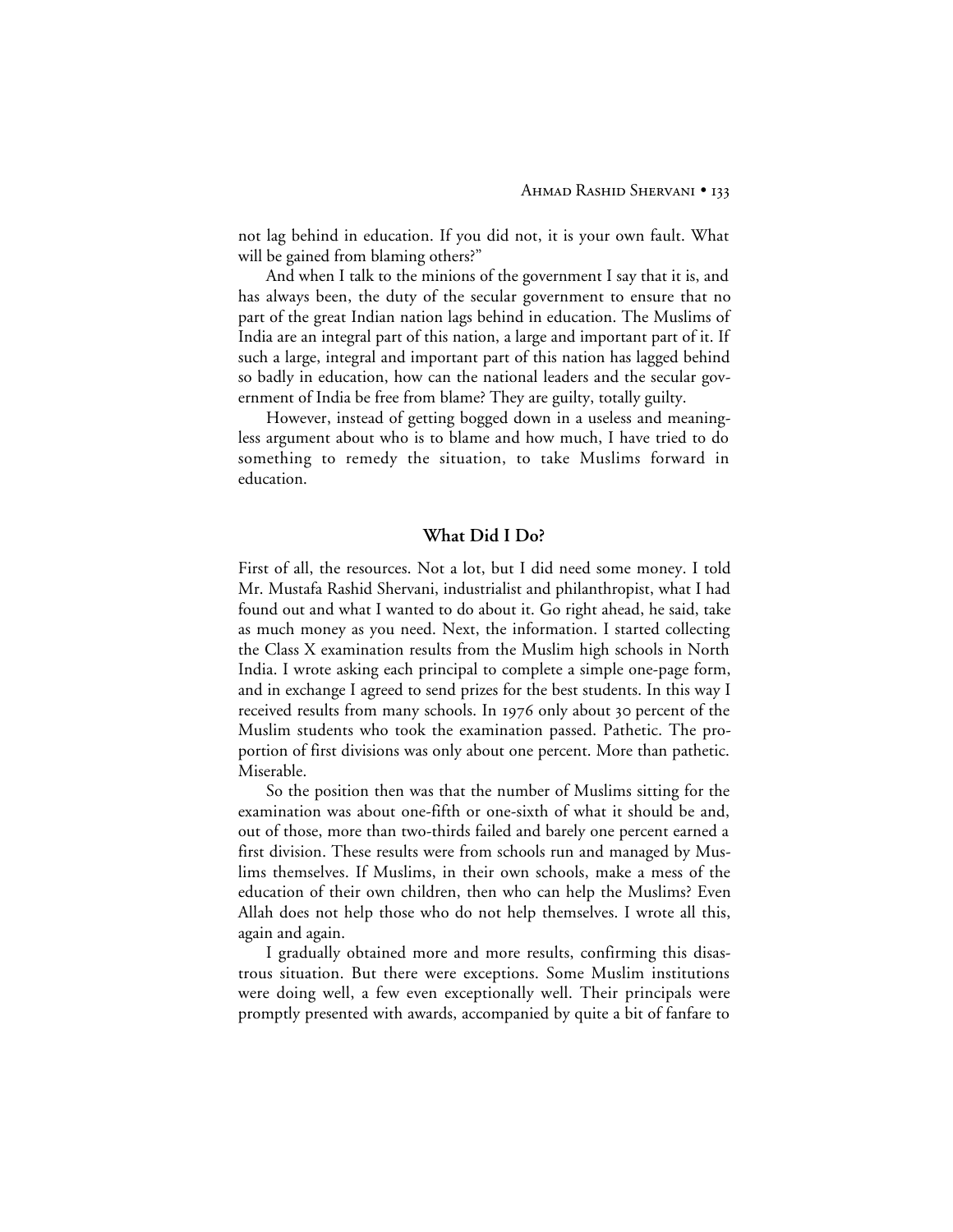#### 134 • THE ANNUAL OF URDU STUDIES

enhance the importance of the awards. I wrote extensively. Urdu newspapers were flooded with hundreds of my articles and reports. For the first time Muslims started to become conscious of the poor performance of their own high schools.

Muslims began to ask, "If our school here is doing so well then why are those schools there and there and there doing so badly?" The managers and secretaries of those Muslim schools had to answer. They, in turn, started questioning the principals. And the principals, in turn, started calling the teachers to account. Everyone concerned began to realize that they had to do better, much better. No more taking it easy. After the process of evaluation and comparison got underway, improvements naturally followed.

After a completed form was returned, I would send a second form asking for the detailed results for each teacher, in each subject. Subjectwise, teacher-wise results from hundreds of schools began pouring in. In school A, the math teacher did remarkably well, but the physics teacher did quite badly. In school B it was the other way around. There were schools in which the overall results were quite poor and yet there were still one or two teachers achieving fairly good results in their respective subjects. There were also schools in which the overall results were good, but in one or two subjects the teachers were doing quite badly. We must recognize and acknowledge the merit and hard work of individual teachers. Thus awards for teachers were introduced. At the same time we also pointed out and criticized the poor performance of individual teachers.

I wrote to the principal of one school, "With our best wishes, we are presenting awards to the learned teachers of math, history and Hindi in your esteemed school, for improving their respective results. However, the results in other subjects can and should also be improved. Particularly in physics, geography and Urdu, where the results of your esteemed school are very poor. Special attention to the teaching of these subjects seems needed." Such letters began to have the desired effect. More and more teachers became conscious of the scores of their students in the board examinations and of the need to improve these scores.

Encouraged by prizes, the dear students started studying a little more. Motivated by awards and awakened by unfavorable comparisons, the learned teachers started giving a little more attention to their teaching. And how much would results improve if students exerted just five percent more effort and teachers taught just five percent more earnestly? You might say five percent improvement would result but you would be quite wrong. The interplay of just five percent more effort on the part of the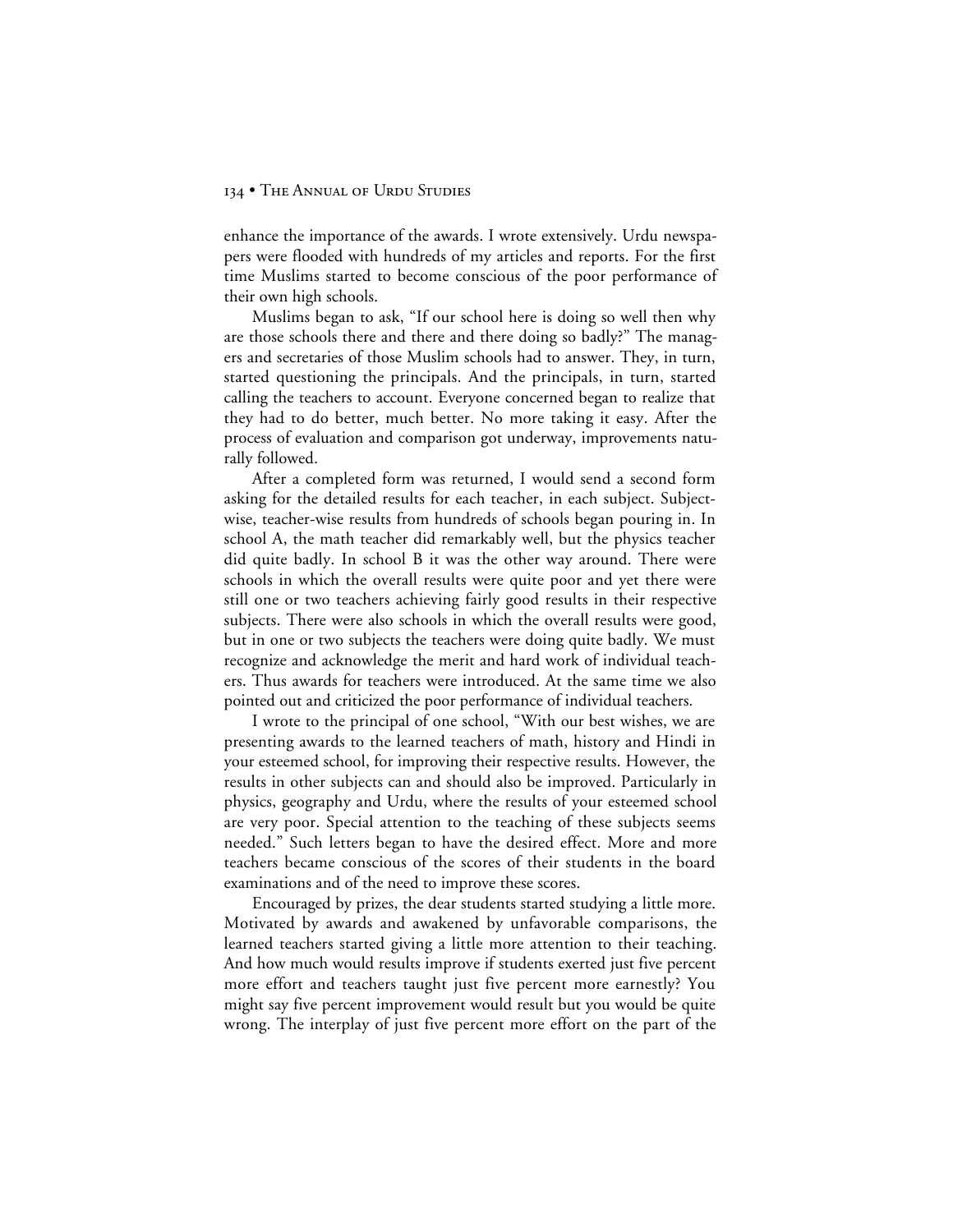students and five percent more stimulation from the teachers produces results which are twenty-five percent better. Don't ask me how, but it does. It did so in dozens and dozens of Muslim high schools in North India.

Results slowly began to improve. In the last 23 years the average result for about 300 Muslim high schools improved from less than 30 percent passing to more than 60 percent passing. The proportion of first divisions increased from barely one percent to about ten percent. The total number of boys and girls from Muslim high schools in North India who obtained a first division in the matriculation examination was, believe it or not, less than 150 when we began. Yes, that's all! Now the number is, again believe it or not, about 6,000 or 40 times that number. I am an incorrigible optimist. Yet, even in my wildest dreams, I had not expected so much improvement. But Allah, the Kind, the Beneficent, rewards sincere efforts with much more success than mere human endeavor deserves.

But, even now, there are nearly 200 Muslim high schools in which there has been no improvement whatsoever. In fact, in quite a few the condition now is worse than it was in  $1976$  when our scheme was launched. Why? Because … well, that, as the barman in *Irma la Douce* would say, is another story. Some other time, perhaps.

The overall improvement in most Muslim high schools is heartening, to say the least. We certainly have no intention of resting on our oars. There is still a lot more to be done. Muslim high schools are still in need of much improvement. The success achieved so far should only become an incentive for an even more earnest, more concerted struggle.

# **The Stone Rolls On**

During these last 23 years I have written something on the order of six thousand articles, reports, and so on. About a thousand of these were specially written for and published in individual newspapers and journals. The other five thousand or so were each cyclostyled and sent to about 200 Urdu newspapers and journals. The more provocative ones were published in about 150 of them. Some of the comparatively tame ones were only published in about 50. On the average, a report was published in, perhaps, 100 newspapers. If the printing of one report in one newspaper can be considered one publication, then this means  $I$  too  $X$  5,000, or 500,000, publications have appeared. Again and again, Muslims have read about the improvements effected in the results of their high schools,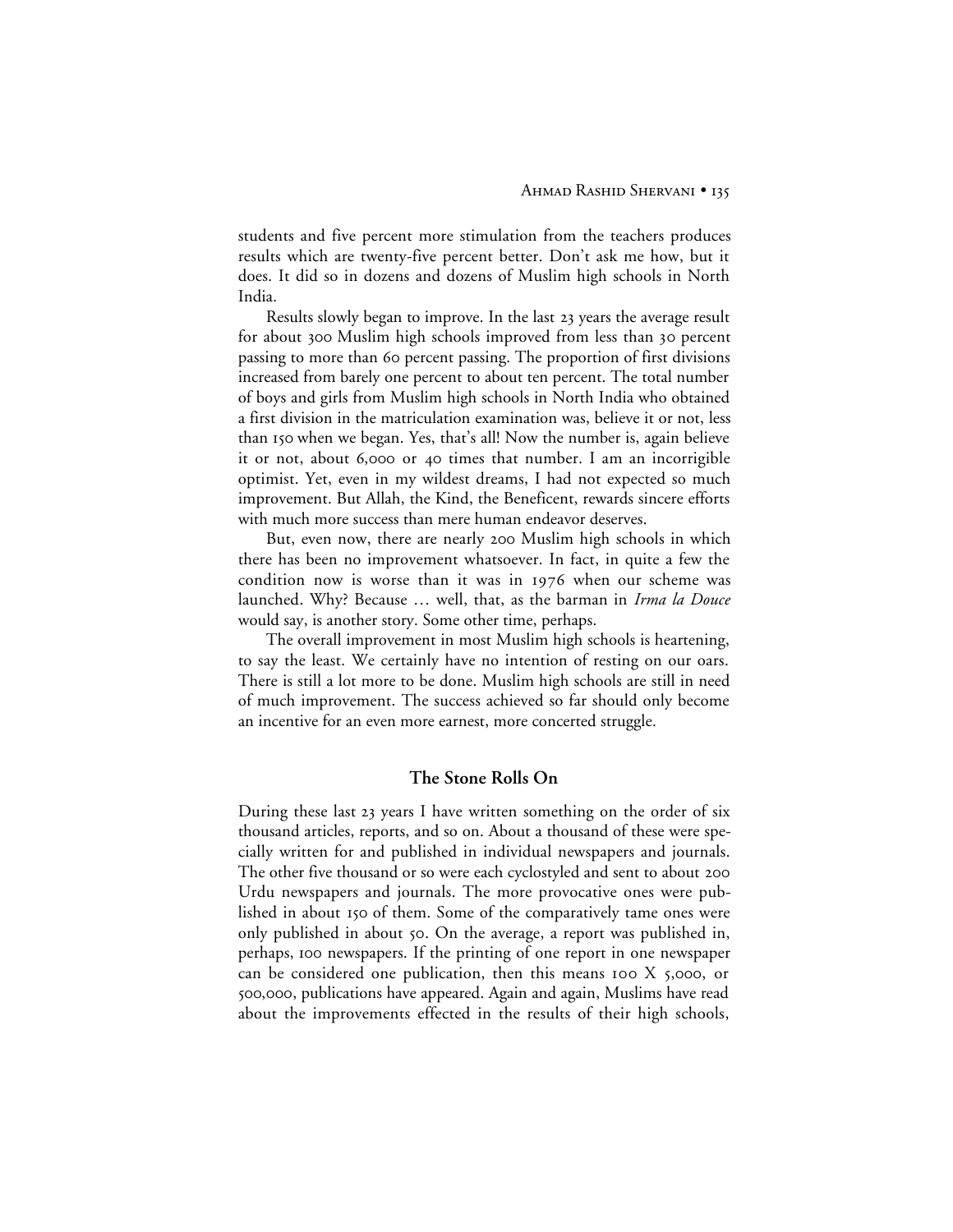about the increasing number of first divisions. They have become more aware, awake, interested and enthused. During this time more new Muslim high schools have been established than in the three decades immediately preceding.

Even in other Muslim schools (outside the area covered by our project) the number of first divisioners has increased many times. There is a noticeable change in the approach toward education taken by many Muslims. Just 20 years ago the most prevalent attitude was one of dejection and defeatism. The letters I got from principals mostly ran like this: Muslims here are very poor. Muslim children do not even get two square meals a day. How do you expect them to do better? The school has not added a single book to the library in ten years and most of the old books have been half-eaten by white ants. The science laboratory is even more of a joke. The Muslims of this area are not at all interested in education. The students feel that they have no future. They will not get jobs anyway because Muslims are discriminated against. The Managing Committee is in the doldrums. Even the members of the general body which elects the Managing Committee do not pay the annual school fee of ten rupees (less than a quarter of a dollar). The school building badly needs repairs. The roofs of three classrooms may collapse any moment. In these circumstances, if even 25 percent or 30 percent pass it is a miracle!

Such "miracles" were happening in most Muslim high schools. Mind you, most of what these principals said was true. The conditions were undoubtedly difficult. Nay, severe, harsh, cruel, backbreaking and unnerving. But I continued repeating the same thing over and over again. Whatever the difficulties, we have to go forward, we have to take our children forward. We have been left behind, far far behind, others. We have to catch up with them. *Ţalabu 'l-'ilm farizatun 'alā kulli Muslimin wa* Muslimatin*.* Education is compulsory for each and every Muslim boy and girl. Any Muslim who ignores the education of his son or daughter will burn in hell. Do you want the Muslims to be subservient to others? Do you want Muslims to be inferior to others? Do you want Muslims to be a laughing stock of others? Do you want Muslims to polish the shoes of others? And I compared the results of Muslim schools with other schools and asked, "Are you not ashamed? Has Allah not given the believers at least as much intelligence as He has given others?"

And then I drew attention to any improvement in any Muslim high school. One of our own schools has done well, look! Why can't your school do better? You are not so incompetent a principal, are you? Such and such teachers of this or that school have attained such fine results, see!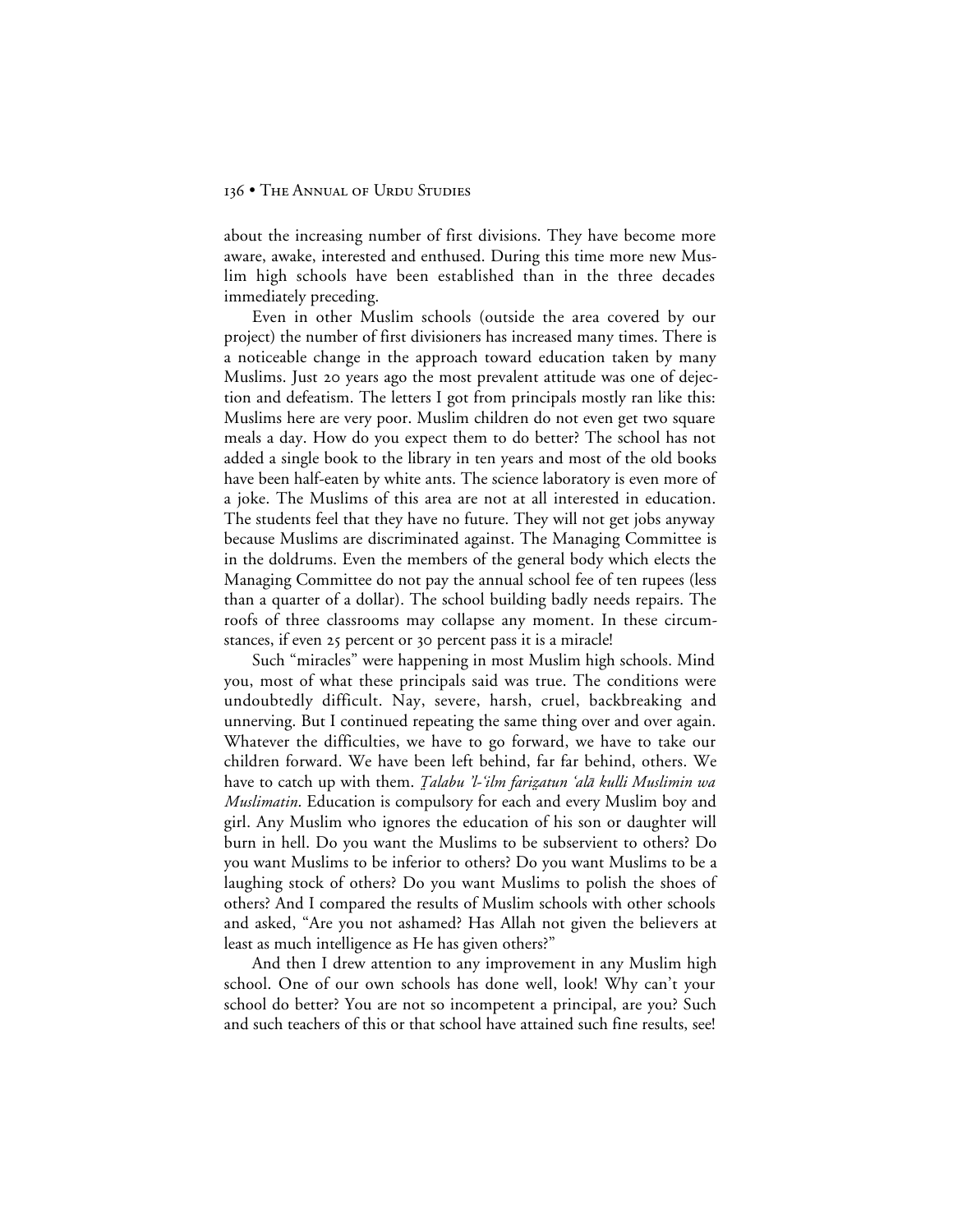Why can't the teachers of your school do better? They are not all incompetent, are they?

The carrot and the whip. The carrot of prizes and awards and of profuse praise showered on those who did well was effective. When we presented awards to the best principals and teachers we said, "These, our brothers and sisters, are the greatest benefactors of the *millat*. We are indebted to them for having taught our children well. We are a poor *millat*. What can we offer them except out heartfelt gratitude, our deepest admiration? And that is just what we are offering them. But when we want to present a gift to someone we love, respect and admire, don't we wrap that gift in a piece of paper? The amount of the award is nothing. It is but the piece of paper in which we have wrapped our gratitude, our very heart." This is how we presented "awards" of about Rs. 500 (less than 12 dollars). How else could we present such small amounts to them. Often I saw tears roll down the cheeks of the award-winning teachers. I could hardly hold back my own.

Then the whip of stinging criticism, biting sarcasm, blunt condemnation. This too had its effect. Yes it did. The good old carrot and the equally effective whip did it again. It was like pushing a stone down a slope. The initial effort was stupendous. At first these people didn't seem to want to move. They had become used to years and years of lethargy, topped off with large doses of the fatalistic belief that Muslims are doomed, condemned to remain educationally backward forever. But once the stone began rolling, it rolled on and on and on, gathering momentum as it went. And it's still rolling.

#### **A Drop in the Ocean**

Altogether there are hardly a million students in the Muslim high schools of North India. However, there must be at least 50 million school-age Muslim children in India. So what I have done to improve board examination results in the Muslim high schools of North India has only benefited about two percent of all Indian Muslim children directly. I have not been able to do anything for the remaining 98 percent. South India has been left untouched. Even in North India, Muslim children studying in government high schools, and in high schools run and managed by other communities, have been left untouched. And what about those Muslim children, more than half, who go to no school at all? What I have done is no more than a drop in the ocean.